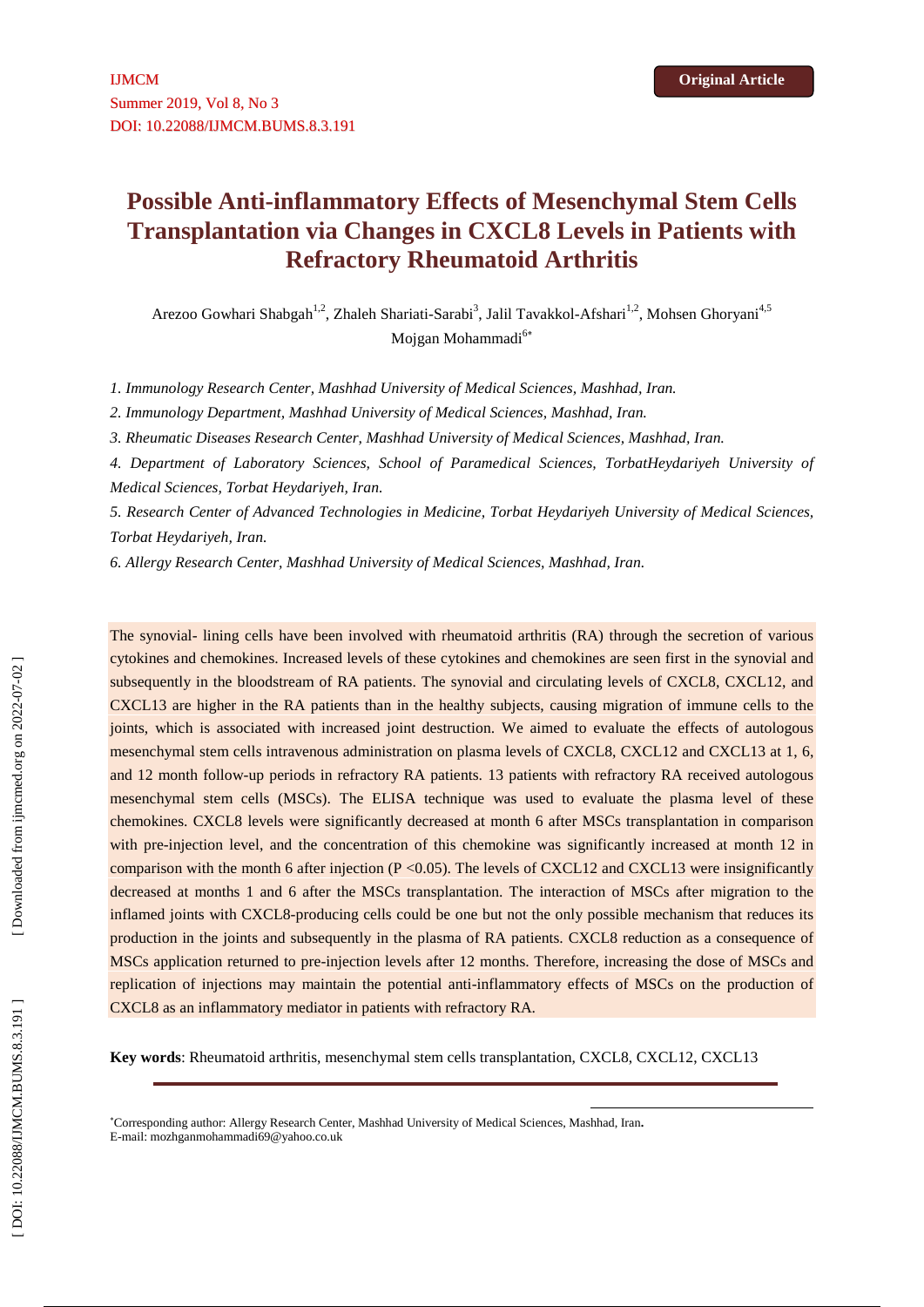1% of people around the world, decreases the life expectancy, and results in chronic disability. The inflmation and synovial hypertrophy are the common processes in the RA. The etiology of the disease is unknown, but immunological abnormalities are involved in the pathogenesis of the disease. Accumulation of B/T lymphocytes, neutrophils, macrophages and monocytes is found in the synovial tissues. The lymphocytes and cytokines are effective in localizing and activating immune cells, endothelial cells and fibroblasts, as well as in enhancing inflammatory response (1). Cell therapy has been shown to be a

remarkable potential for the treatment of many diseases in recent years (2-6). Among these, there is a great hope for the use of mesenchymal stem cells (MSCs). Some of the reasons for the widespread use of these cells in cell therapy are their ease of extraction, ability to differentiate into different types of cells, paracrine effect, immune-modulating properties, and migration behavior (3, 5). Establishment is a rapid process lasting from a few hours to a maximum of one to two days, which makes temporary retention of cells in a site and

heumatoid arthritis (RA) is a chronic systemic disease characterized by the simultaneous inflammation of the synovium of multiple joints, leading to cartilage and joint damage, which affects

does not need cell division as opposed to cell transplantation (7-9). The stromal cell- derived factor 1 (SDF1), also known as C-X-C motif chemokine 12 (CXCL12) and CXCL13 (also called BCA-1 or BLC) are B lymphocyte-specific chemokines, which act through their own specific receptors on the surface of B lymphocytes (CXCR4 and CXCR5, respectively), and cause the tissue gathering of B lymphocytes and the establishment of synovial germinal centers in RA(10). In addition, CXCL12 enhances the migration of  $CD27<sup>+</sup>$  memory B lymphocytes (11). CXCL12 is expressed in bone marrow, skin, heart, liver, lung and brain endothelium. The main cause of this tissue

distribution is thought to be the role of this chemokine in the recruitment of mature and immature leukocytes to these tissues (12, 13). CXCL13 and its receptor exert important roles in the B cells organization in lymphoid tissue follicles, and CXCL13 is highly expressed in the spleen, lymph nodes, gut and liver. It was shown that the synovial and plasma levels of CXCL12 and CXCL13 were significantly higher in RA patients than in healthy controls (14).

CXCL8 is particularly involved in the chemotaxis of immune cells, especially neutrophils and lymphocytes, along with stimulation of angiogenesis (15). CXCL8 as an inflammatory mediator, is expressed in cells like fibroblasts and monocytes, and acts as a chemoattractant for neutrophils, causing the gathering of neutrophils at inflammation sites such as the inflamed joints of RA patients. The synovial and circulating levels of these chemokines were significantly increased in RA patients (16). Secretion of chemokines and cytokines by resident cells in RA synovial recruits more immune cells to the site of inflammation, and raises the presence of these chemokines in the joint and then in the bloodstream. The aim of this study was to investigate the influence of intravenous injection of autologous MSCs on the levels of CXCL8, CXCL12, CXCL13 and their effects on inflammation following MSCs transplantation in patients with refractory RA. **Nominated refracts in the study, and the study of the study is the the study of the study is the study of the study in the study is the study of the study of the study of the study of the study of the study of the study** 

# **Materials and methods**

# **Study population**

According to the American college of rheumatology (ACR) and the European league against rheumatism (EULAR) 2010 RA classification criteria (17), 15 patients with refractory RA were selected from the rheumatology ward of Imam Reza Hospital affiliated to Mashhad University of Medical Sciences, Iran. All conventional drugs were ineffective on the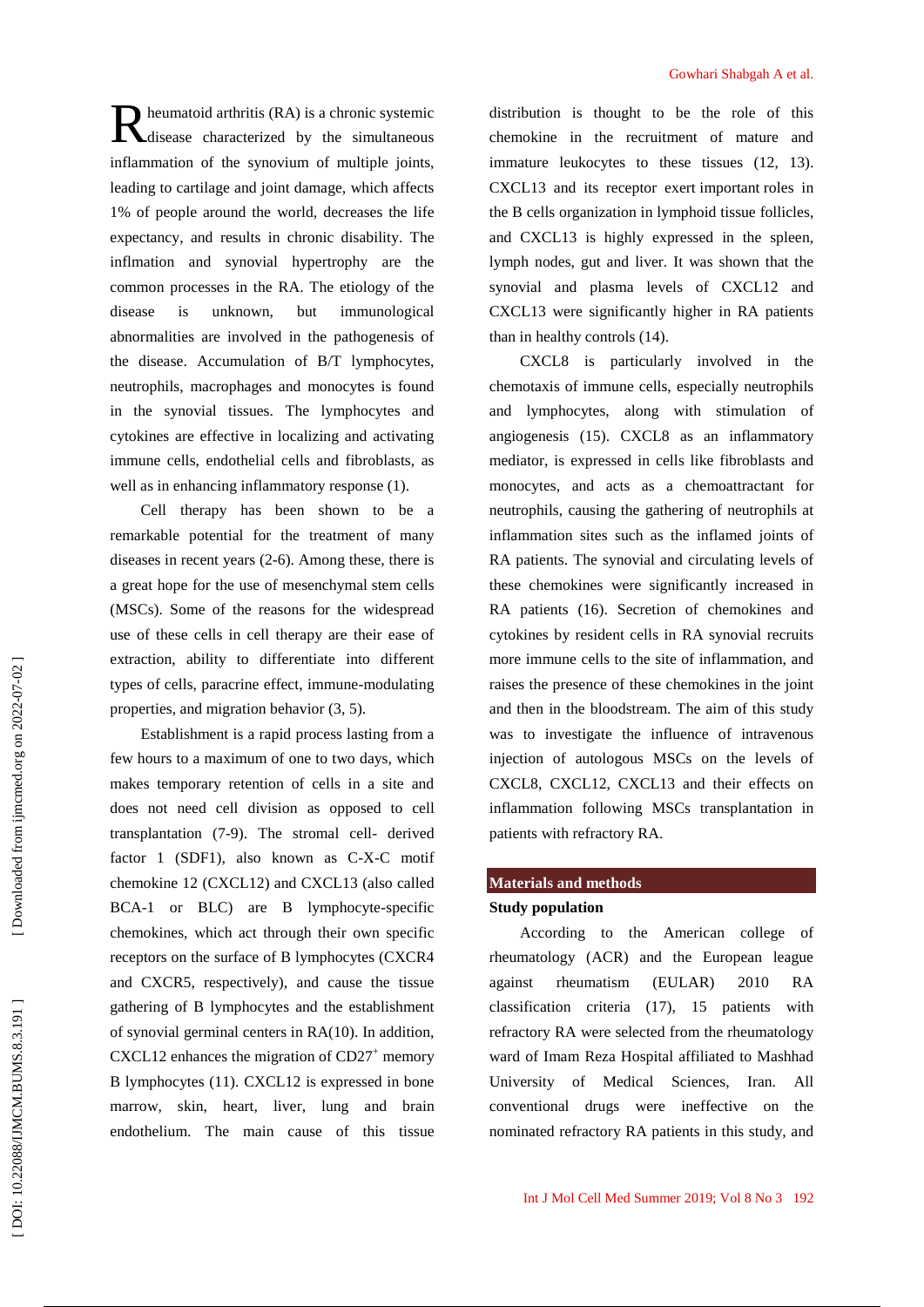#### Effects of MSCs on CXCL8 levels in Rheumatoid Arthritis

their disease was flaring. After receiving written informed consent, all patients joined the study and received all their conventional medications during the follow up period without any change in the type and dose of their medication. All participants took sulfasalazine (<1-2 g/day), prednisolone (<10-15 mg/day), and/or hydroxychloroquine (<400 mg/ day), and/or methotrexate (7.5-25 mg/week). Approval of the Ethics committee of Mashhad University of Medical Sciences for this project was IR.MUMS.REC.1395.548. Our study was designed according to the use of the archived plasma samples from the previously approved clinical trial with registration code in Iranian registry of clinical trials (IRCT) and ClinicalTrials.gov (18). Clinical and para-clinical examinations including visual analog scale (VAS) score, disease activity score-28 for RA with erythrocyte sedimentation rate (DAS28ESR), erythrocyte sedimentation rate (ESR), and Creactive protein (CRP) were performed based on patients visit by a rheumatologist at months 1, 6, and 12 after the injection of MSCs.VAS is a pain rating scale that starts from no pain to worst, and patients had a self-assessment to indicate how they were feeling about their pain score. DAS28ESR, is a combined index of VAS and ESR to measure the disease activity which shows the tenderness and swollen of 28 joints. ESR is a laboratory test to measure the speed of red blood cells' precipitation in the bottom of the test tube and faster rate than normal shows an inflammation status in the human body. Moreover, ESR indicates the disease activity in patients with RA. On the other hand, CRP as an important acute phase protein is a laboratory indicator which increases up to 3000 times more than normal levels in inflammation, necrosis, cancers, some of the autoimmune diseases and various infections. Measurement of CRP levels helps rheumatologists to recognize the inflammation in patients with RA (19-21).

# **MSCs preparation and blood collection**

To extract the autologous MSCs, bone marrow

aspiration of the patients was carried out. The processes of isolation, cultivation and injection of MSCs have been described previously (18). Briefly, after receiving 50 ml of bone marrow from patients' iliac bones, the mononuclear cells were isolated by Ficoll density gradient centrifugation (Cedarlane, Canada), and cultured in  $75 \text{ cm}^2$  flask (SPL, South Korea) with alpha minimum essential medium (alpha-MEM, Caisson, USA) containing 10% fetal bovine serum (FBS, Gibco, USA) and 1% penicillin-streptomycin (Caisson, USA) in a humidified incubator at 37 °C under 5%  $CO<sub>2</sub>$ . The supernatant was renewed every three days and all cells were harvested during 3 to 4 weeks, after reaching 80% confluence. All patients were injected once intravenously with  $1 \times 10^6$  MSCs per kg of body weight.

#### **Enzyme-linked immunosorbent assay**

An enzyme-linked immunosorbent assay (ELISA) was employed to measure the plasma levels of CXCL8, CXCL12 and CXCL13 chemokines. Before injection and at follow-ups of 1, 6 and 12 months after injection, 10 ml of blood samples were collected in EDTA anticoagulant coated tubes for plasma collection. ELISA kits were purchased from Cloud-Clone Corp.,USA to measure plasma levels of CXCL8 (SEA080Hu), CXCL12 (SEB122Hu) and CXCL13 (SEB601Hu) according to manufacturer's instructions.

## **Statistical analysis**

Data analysis was performed using generalized estimating equations (GEE) by IBM SPSS Statistics 21 (IBM Corp, USA). The results are expressed as mean  $\pm$  standard error of mean (mean  $\pm$  SEM), and P value less than 0.05 was considered to indicate a statistically significant difference. The GraphPad Prism software Version 8 was used for generating graphs.

### **Results**

The study consisted of 15 patients with RA, but only 13 of them continued follow-ups of 1, 6,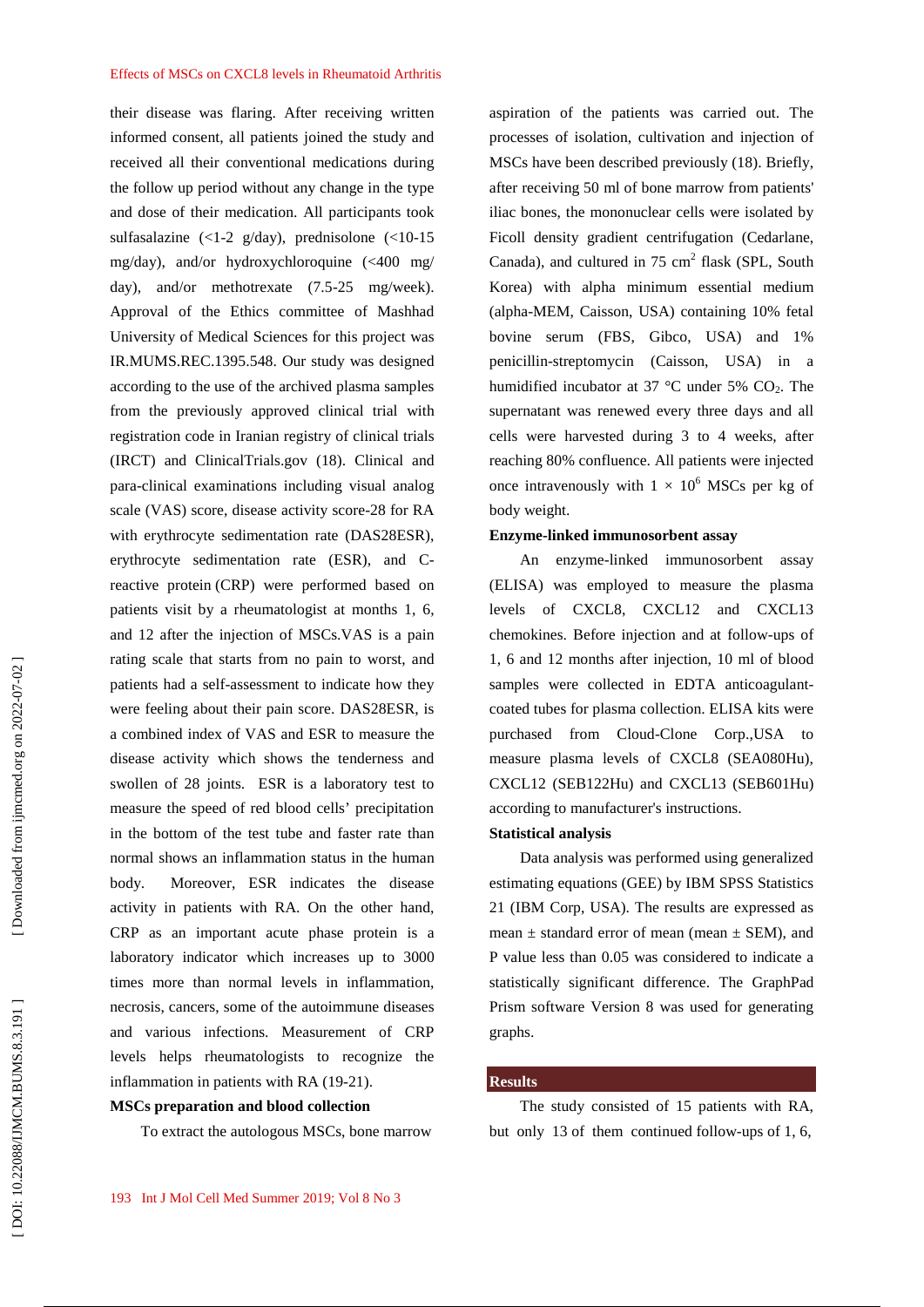and 12 months. All patients were female with age range of 33-58 years, mean  $(\pm SD)$  age of 44  $\pm 7.50$ years and disease duration of  $12.16 \pm 4.08$  years. VAS score, DAS28ESR, ESR and CRP were measured and analyzed for all 13 patients (Table 1). At months 6 and 12 after MSCs transplantation, VAS score was significantly decreased in comparison with the pre-injection level  $(P \le 0.01$ and <0.001, respectively) (Figure 1).

The plasma CXCL8 levels were decreased during the first month of follow-up in comparison with the pre-injection level, but this decrease was

not significant. At month 6 after MSCs transplantation, the level of this chemokine was significantly decreased in comparison with the preinjection level (P<0.05). The level of this chemokine was significantly increased at month 12 in comparison with month  $6$  (P<0.05) (Table 2, Figure 2). The plasma levels of CXCL12 and CXCL13 were decreased at follow-ups of 1 and 6 months after MSCs transplantation in comparison with the pre-injection levels, but this decrease was not significant. Moreover, the plasma levels of these chemokines were non- significantly increaesd

| Table 1. Clinical and laboratory characteristics before and after mesenchymal stem cells transplantation. |                                                                                                                                                                                                                                                          |                              |                                                 |                                                                                        |  |  |
|-----------------------------------------------------------------------------------------------------------|----------------------------------------------------------------------------------------------------------------------------------------------------------------------------------------------------------------------------------------------------------|------------------------------|-------------------------------------------------|----------------------------------------------------------------------------------------|--|--|
| <b>Clinical and laboratory</b><br><i>indicators</i>                                                       | <b>Before MSCT</b>                                                                                                                                                                                                                                       | 1 Month after<br><b>MSCT</b> | <b>6 Months after</b><br><b>MSCT</b>            | 12 Months after<br><b>MSCT</b>                                                         |  |  |
| <b>VAS</b> score                                                                                          | $7.92 \pm 0.54$                                                                                                                                                                                                                                          | $6.67 \pm 0.56$              | $5.76 \pm 0.67^{\text{a}}$ **                   | $5.61 \pm 0.70^b$ ***                                                                  |  |  |
| DAS28-ESR                                                                                                 | $5.56 \pm 0.40$                                                                                                                                                                                                                                          | $5.04 \pm 0.44$              | $5.06 \pm 0.34$                                 | $4.72 \pm 0.50$                                                                        |  |  |
| $CRP$ (mg/l)                                                                                              | $14.12 \pm 5.09$                                                                                                                                                                                                                                         | $9.63 \pm 3.64$              | $8.53 \pm 2.03$                                 | $9.71 \pm 3.64$                                                                        |  |  |
| $ESR$ (mm)<br>$1.50 \, \text{cm}$<br>$\mathbf{1}$ $\mathbf{1}$ $\mathbf{1}$                               | $23.75 \pm 7.73$<br>$\mathbf{H}$ and $\mathbf{H}$ are the state of the state of the state of the state of the state of the state of the state of the state of the state of the state of the state of the state of the state of the state of the state of | $14.58 \pm 4.62$             | $14.58 \pm 3.69$<br>$D$ $(0.00 \text{ mm} + 1)$ | $15.41 \pm 3.74$<br>$\cdot$ . $\cdot$<br>the state of the state of the state of<br>20f |  |  |

MSCT: mesenchymal stem cells transplantation; VAS: visual analog scale; DAS28-ESR: disease activity score-28 for RA with erythrocyte sedimentation rate; ESR: erythrocyte sedimentation rate; CRP: C-reactive protein. Data are presented as mean ± SEM. a: \*\* P<0.01 in comparison with before MSCT; b: \*\*\* P <0.001 in comparison with before MSCT.



**Fig. 1. VAS score before and after mesenchymal stem cells transplantation in RA patients.** Data are presented as mean ± SEM.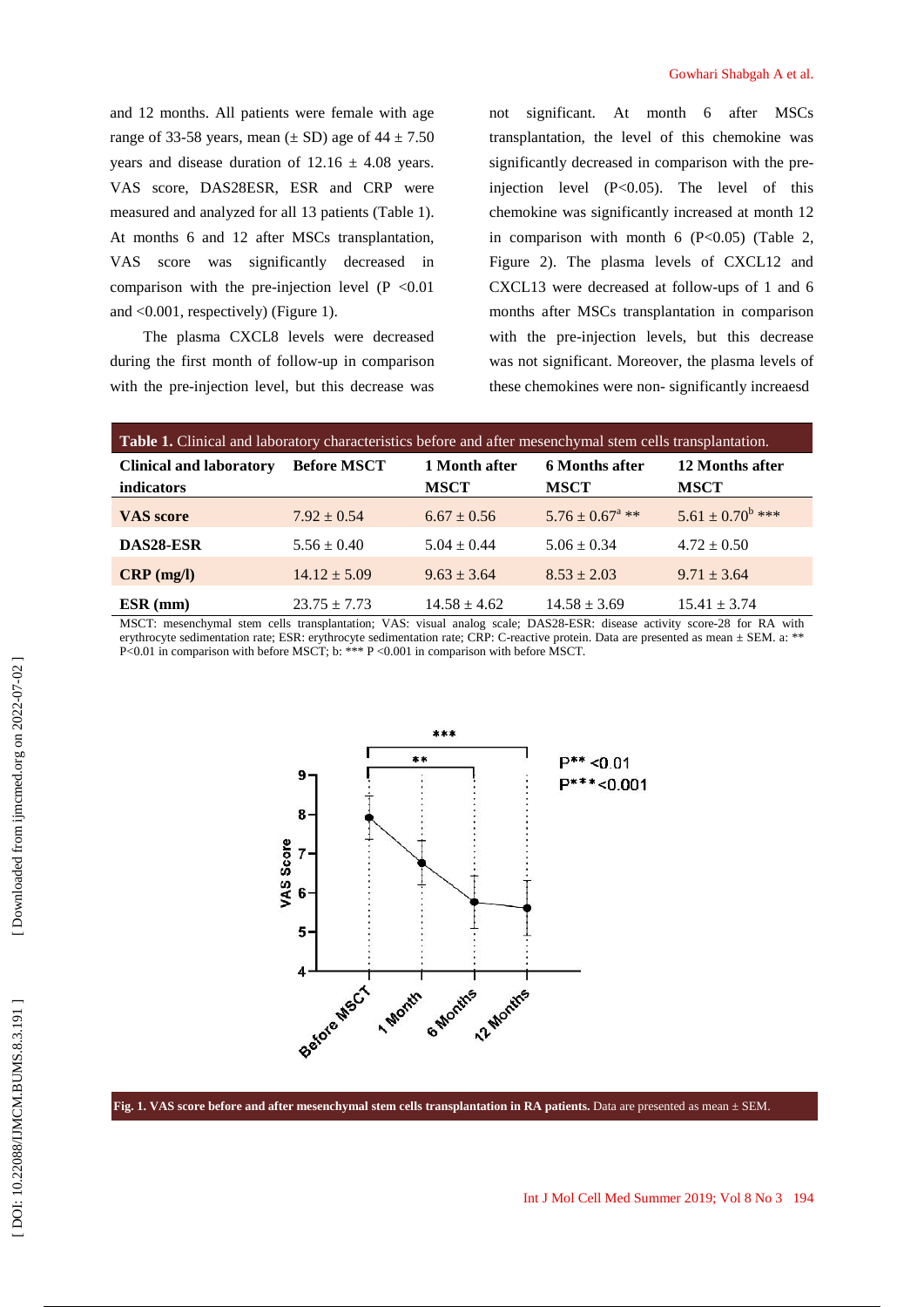**Table 2.** Effects of mesenchymal stem cells transplantation on CXCL8, CXCL12 and CXCL13 plasma levels.

| <b>Plasma Cytokine</b>                   | <b>Before MSCT</b> | 1 Month            | 6 Months after           | 12 Months after          |
|------------------------------------------|--------------------|--------------------|--------------------------|--------------------------|
| <b>Concentration</b>                     |                    | after MSCT         | <b>MSCT</b>              | <b>MSCT</b>              |
| $\text{CXCL8}$ (pg/ml)                   | $35.21 \pm 3.78$   | $30.31 \pm 4.59$   | $24.54 \pm 2.03^{\circ}$ | $31.40 \pm 1.07^{\circ}$ |
| $\text{CXCL12}\left(\text{pg/ml}\right)$ | $568.53 \pm 89.04$ | $493.25 + 68.55$   | $400.83 + 42.30$         | $513.21 \pm 86.82$       |
| $CXCL13$ (pg/ml)                         | $206.51 + 15.99$   | $180.82 \pm 14.40$ | $175.16 \pm 16.92$       | $178.23 \pm 18.13$       |

MSCT: mesenchymal stem cells transplantation. Data are presented as mean ± SEM. a: \* P<0.05 in comparison with before MSCT; b: \* P<0.05 in comparison with 6 months after MSCT.





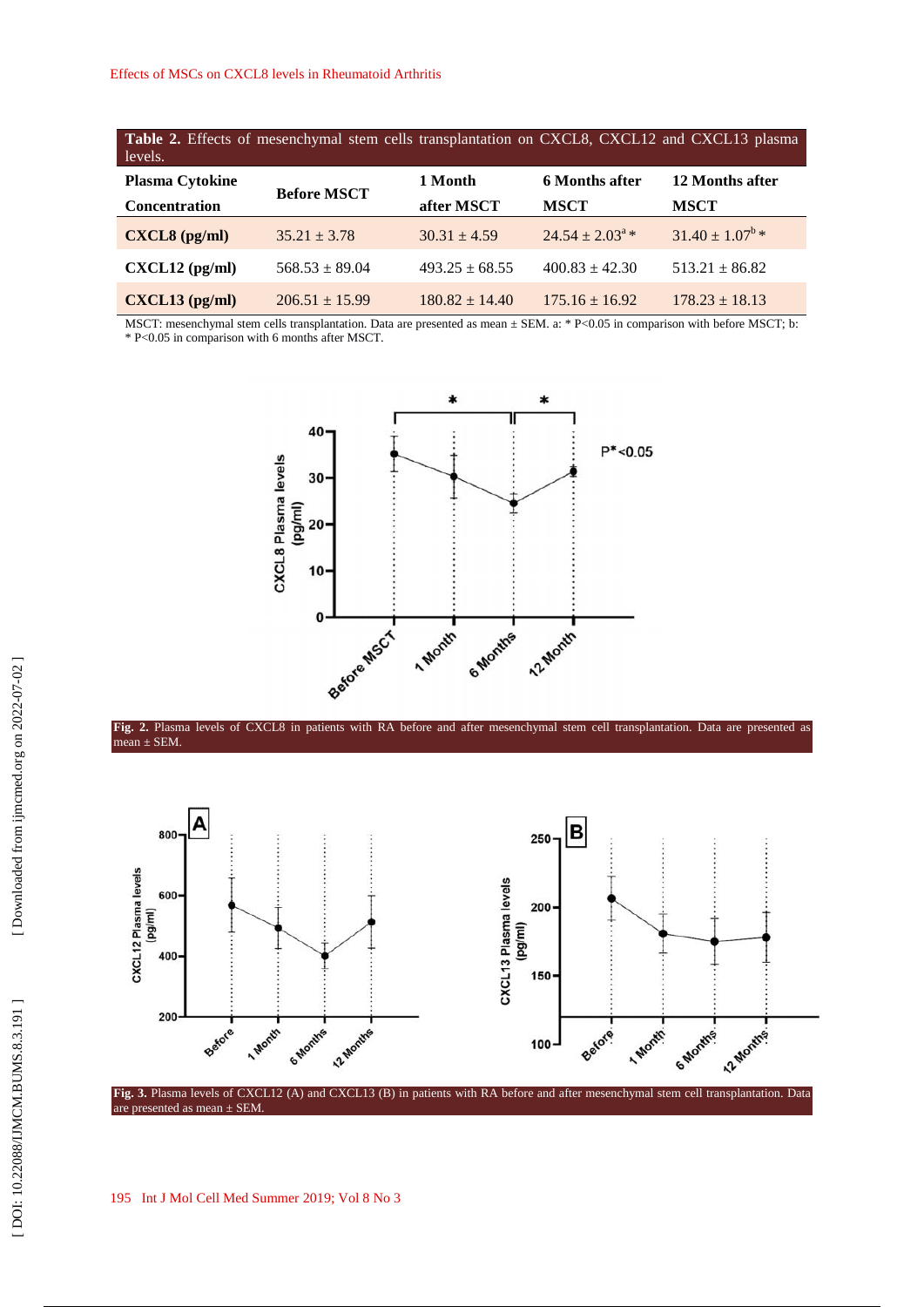at month 12 after injection in comparison with months 1 and 6 (Table 2, Figure 3 A and B). There were no significant associations between chemokine levels and clinical and para- clinical examinations.

# **Discussion**

The chemokines are major regulators of cell cell adhesion and cell trafficking, and are usually involved in cell homing or chemotaxis (22). According to previous studies, the chemokines have an important role in the pathogenesis of RA and there are patterns of myelo-monocyte migration towards inflamed joints in patients with RA (16). The infiltrated leukocytes in the joints and synovial-lining cells are important sources for the production of anti-inflammatory chemokines, such as CCL2, CCL3, CCL5, CCL20, CXCL9 and CXCL10, and also major chemokines for B lymphocyte homeostasis, including CXCL12 and CXCL13 (23, 24). In this study, the plasma levels of CXCL8, CXCL12 and CXCL13 chemokines were investigated before and after injection of autologous MSCs to patients with RA. This study showed that the plasma CXCL8 level was decreased non-significantly during the first month of follow-up in comparison with the pre-injection level.In the month 6 after MSCs transplantation, the level of this chemokine was significantly decreased in comparison with the pre-injection level. However, the level of this chemokine at month 12 was significantly higher than that of month 6. Recent studies have indicated an elevated synovial and serum levels of CXCL8 in patients with RA. The CXCL8, as a neutrophil- recruiting chemokine, is responsible for an increase in the count of neutrophils in the joints of RA, which can cause clinical manifestations of joint swelling and pain. Based on *in vivo* studies, the injection of only one intra-articular unit of CXCL8 could induce the synovial hyperplasia similar to the human RA (16, 25). The neutrophils, as the predominant leukocytes syncovies a member of CXCL12 is a member of the C-X-C in the C-X-C and the C-X-C (B in the C-C COC12 is a member of the C-C COC12 is a member of the C-C COC12 is a member of the C-X-C and interest on insignificantly durin

in the arthritis, play a key role in the onset and progression of the RA. Neutrophil-mediated inflammation involves the secretion of proinflammatory cytokines, reactive oxygen and nitrogen species, and granules containing degrading enzymes that can further damage tissue and enhance neutrophil response. Thus, the modulation of the neutrophil migration and function is a target for the pharmacological interventions related to arthritis (26). A significant decrease in the CXCL8 level at month 6 after injection suggests that after MSCs migrate to the arthritis, these cells may interact with the synoviallining cells, leading to a decreased production of this chemokine from synovial-lining cells, which can consequently reduce the blood concentration of CXCL8. The decreased production of chemokines by the synovial-lining cells can prevent more immune cells from migrating to the site, and reduce the disease severity. Our results showed a significant increase in the CXCL8 levels at month 12 in comparison with month 6 following injection. In other words, the significant decrease of CXCL8 at month 6 showed an increasing trend throughout the time and almost reached the pre-injection levels at month 12. One of the most possible explanations for this result might be due to the insufficiency in repetition of MSCs injection. It seems that the frequency of injection may be necessary to maintain the immunomodulatory effects of this kind of treatment in suppressing CXCL8 in patients with RA.

Our results indicated that the level of CXCL12 chemokine was decreased non-significantly at months 1 and 6 after MSCs transplantation in comparison with the pre-injection level. In addition, the plasma level of this chemokine was increased at month 12 after injection in comparison with months 1 and 6. The RA synovium plays an important role in the production of inflammatory mediators that enter the bloodstream after production in the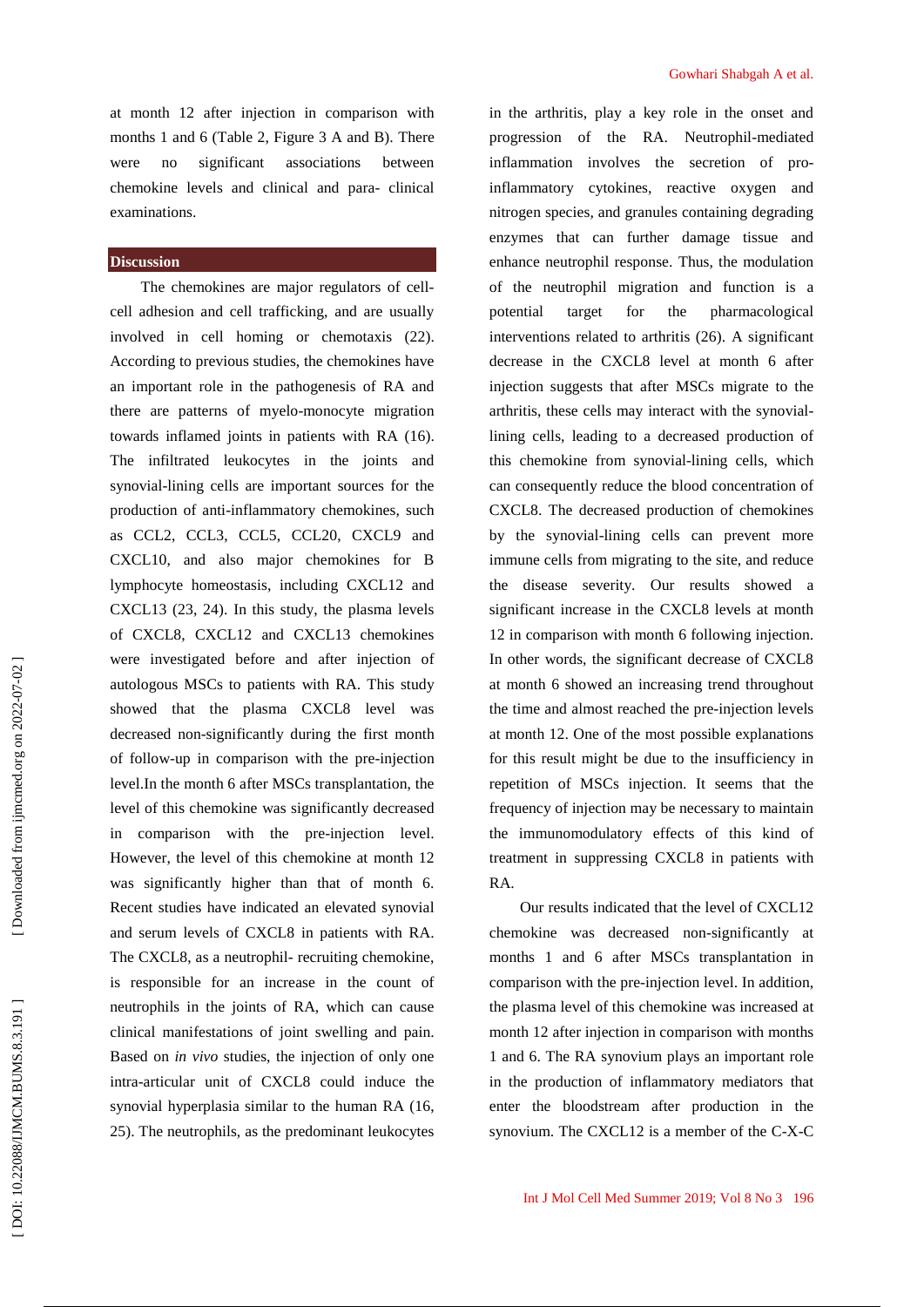subfamily of chemokines that was first isolated from bone marrow stromal cells. RA synovial tissue has been shown to be rich in CXCL12, which is produced by fibroblast-like synoviocytes (27), and this chemokine plays an essential role in B cells resistance to apoptosis, and supports the hypothesis that these synovial cells are involved in the homing and survival of B cells (28). In addition, studies have shown that the plasma cells also migrate toward the CXCL12 in a concentration gradient manner (29). Previous studies have indicated that the synovial and circulating CXCL12 levels are significantly higher in the RA patients than in the healthy subjects (14, 30, 31). It's possible that MSCs, after migrating to the inflamed areas, affect the CXCL12-producing cells thereby reducing the synovial and circulating production of this chemokine and subsequently reducing the migration of peripheral blood leukocytes to the inflamed area.

On the other hand, the present study demonstrated that the MSCs transplantation non significantly decreased the CXCL13 level at months 1 and 6 in comparison with the preinjection level. Furthermore, the plasma level of this chemokine was non-significantly increased at month 12 after injection in comparison with months 1 and 6. Studies on CXCL13 as a chemotactic factor for the B lymphocytes have opened promising windows for finding a valuable prognostic factor in RA. CXCL13 has been implicated in several autoimmune diseases by redistributing B lymphocytes into damaged tissues, reorganizing them into micro anatomic positions and possibly enhancing their activation through B cell receptors (10).The serum CXCL13 levels are raised in RA patients in comparison with healthy controls (32, 33). The synovial levels of this chemokine correlate with the serum CXCL13 accumulation in RA patients (34, 35).The CXCL13 appears to be a marker of disease severity in RA, so that a prospective study reported that patients with

RA in the early onset of the disease with the highest serum level of CXCL13 had the highest rate of progression of joint damage in long-term follow-up (32, 36). According to the results of our study and regardless of insignificancy between the various time points of the follow-ups, and just by considering the decreasing trend of CXCL13, it is possible that MSCs may react with the CXCL13 producing cells during migration to the inflamed joints and decrease the production of this chemokine. We suggest that this decline may occur initially in the joints and then in the bloodstream of RA patients.

In conclusion, the injection of MSCs may decrease the plasma level of CXCL8 in RA patients at month 6 after transplantation. The interaction of MSCs after migration to the inflamed joints with CXCL8-producing cells could be one of the possible mechanisms that reduce its production in the joints and subsequently in the plasma of RA patients. Also, the decreased production of chemokines could lead to a decrease of the leukocytes migration to inflamed tissues in RA patients. The intravenous injection of MSCs might be an effective therapeutic intervention in the treatment of RA, possibly by modulating the immune system and preventing joint remodeling. As the results show, the effect of MSCs transplantation on CXCL8 level diminished after 12 months and it was returned to the pre-injection level. In order to boost the MSCs transplantation effects, an increase of the dose of MSCs and replication of injections is suggested for further studies.

#### **Acknowledgement**

This data has been extracted from the Ph.D.thesis of Arezoo Gowhari Shabgah, who is candidate in clinical immunology at Mashhad University of Medical Sciences, Mashhad, Iran. We would like to thank all the patients for their participation in this study. This study was financially supported by grants from the Vice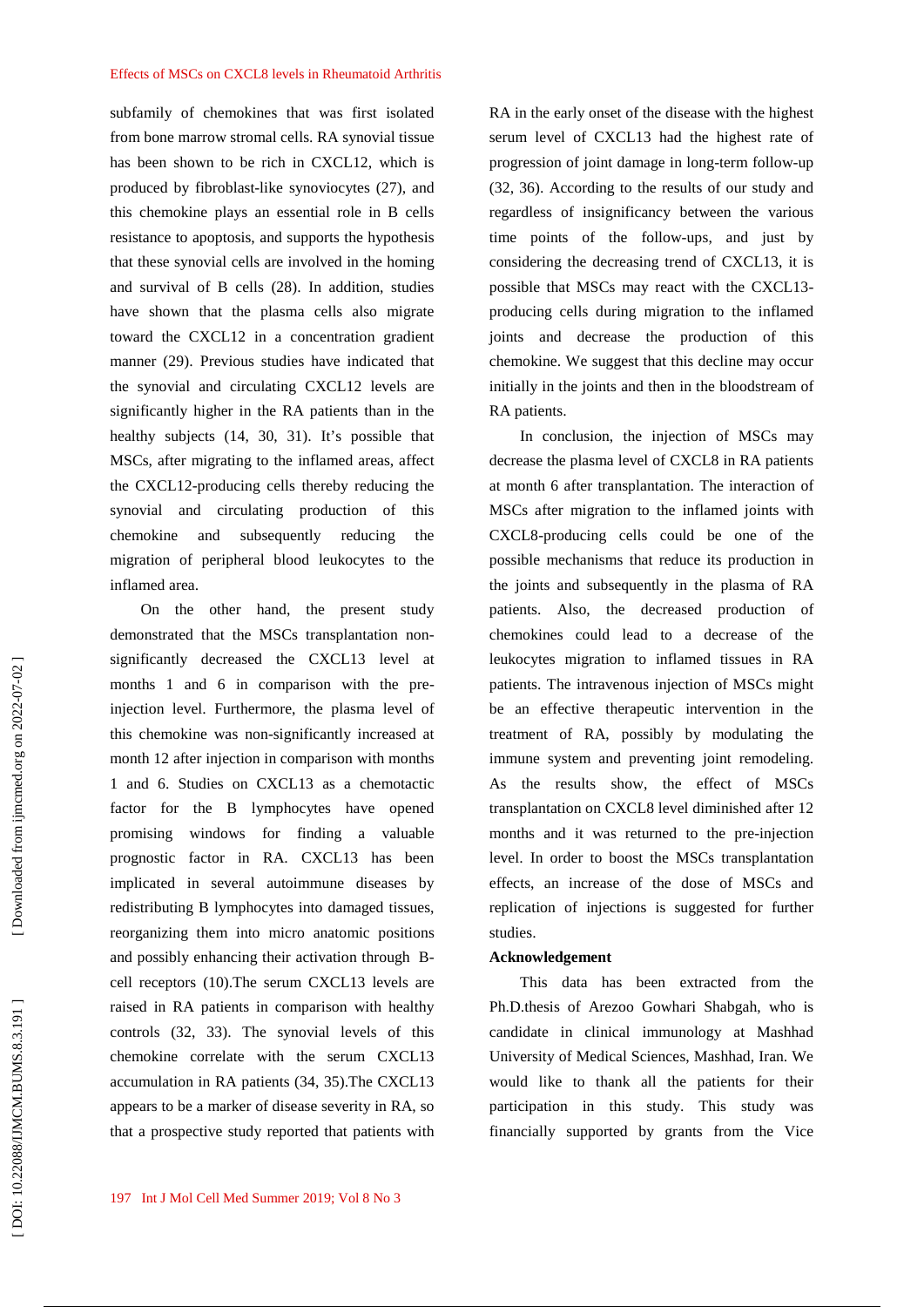Chancellor for Research, Mashhad University of Medical Sciences, Mashhad, Iran (Grant Number. 950782).

#### **Conflict of interest**

Authors declare no conflict of interest.

# **References**

1. Shabgah AG, Shariati-Sarabi Z, Tavakkol-Afshari J, et al. The role of BAFF and APRIL in rheumatoid arthritis. J Cell Physiol 2019;234:17050-63.

2. Ng KS, Kuncewicz TM, Karp JM. Beyond Hit-and-Run: Stem Cells Leave a Lasting Memory. Cell Metab 2015;22:541-3.

3. Ankrum JA, Ong JF, Karp JM. Mesenchymal stem cells: immune evasive, not immune privileged. Nat Biotechnol 2014;32:252-60.

4. Bobis-Wozowicz S, Miekus K, Wybieralska E, et al. Genetically modified adipose tissue-derived mesenchymal stem cells overexpressing CXCR4 display increased motility, invasiveness, and homing to bone marrow of NOD/SCID mice. Exp Hematol 2011;39:686-96 e4.

5. Brooke G, Cook M, Blair C, et al. Therapeutic applications of mesenchymal stromal cells. Semin Cell Dev Biol 2007;18:846- 58.

6. Wei X, Yang X, Han ZP, et al. Mesenchymal stem cells: a new trend for cell therapy. Acta Pharmacol Sin 2013;34:747-54. 7. Rosenkranz K, Kumbruch S, Lebermann K, et al. The chemokine SDF-1/CXCL12 contributes to the 'homing' of umbilical cord blood cells to a hypoxic-ischemic lesion in the rat brain. J Neurosci Res 2010;88:1223-33.

8. Vagima Y, Lapid K, Kollet O, et al. Pathways implicated in stem cell migration: the SDF-1/CXCR4 axis. Methods Mol Biol 2011;750:277-89.

9. Lapidot T, Dar A, Kollet O. How do stem cells find their way home? Blood 2005;106:1901-10.

10. Corsiero E, Bombardieri M, Manzo A, et al. Role of lymphoid chemokines in the development of functional ectopic lymphoid structures in rheumatic autoimmune diseases. Immunol Lett 2012;145:62-7.

11. Nanki T, Takada K, Komano Y, et al. Chemokine receptor expression and functional effects of chemokines on B cells: implication in the pathogenesis of rheumatoid arthritis. Arthritis Res Ther 2009;11:R149.

12. Bleul CC, Fuhlbrigge RC, Casasnovas JM, et al. A highly efficacious lymphocyte chemoattractant, stromal cell-derived factor 1 (SDF-1). J Exp Med 1996;184:1101-9.

13. Guo Q, Gao BL, Zhang XJ, et al. CXCL12-CXCR4 Axis Promotes Proliferation, Migration, Invasion, and Metastasis of Ovarian Cancer. Oncol Res 2014;22:247-58.

14. Sellam J, Rouanet S, Hendel-Chavez H, et al. CCL19, a B cell chemokine, is related to the decrease of blood memory B cells and predicts the clinical response to rituximab in patients with rheumatoid arthritis. Arthritis Rheum 2013;65:2253-61.

15. Snoussi K, Mahfoudh W, Bouaouina N, et al. Genetic variation in IL-8 associated with increased risk and poor prognosis of breast carcinoma. Hum Immunol 2006;67:13-21.

16. Slavi V, Stankovi A, Kamenov B. The role of interleukin-8 and monocyte chemotactic protein-1 in rheumatoid arthritis. F u med biol 2005;12:19-22.

17. Kay J, Upchurch KS. ACR/EULAR 2010 rheumatoid arthritis classification criteria. Rheumatology (Oxford) 2012;51 Suppl 6:vi5-9.

18. Ghoryani M, Shariati-Sarabi Z, Tavakkol-Afshari J, et al. Amelioration of clinical symptoms of patients with refractory rheumatoid arthritis following treatment with autologous bone marrow-derived mesenchymal stem cells: A successful clinical trial in Iran. Biomed Pharmacother 2019;109:1834-40.

19. van Leeuwen MA, van Rijswijk MH, van der Heijde DM, et al. The acute-phase response in relation to radiographic progression in early rheumatoid arthritis: a prospective study during the first three years of the disease. Br J Rheumatol 1993;32 Suppl 3:9-13.

20. Matsui T, Kuga Y, Kaneko A, et al. Disease Activity Score 28 (DAS28) using C-reactive protein underestimates disease activity and overestimates EULAR response criteria compared with DAS28 using erythrocyte sedimentation rate in a large observational cohort of rheumatoid arthritis patients in Japan. Ann Rheum Dis 2007;66:1221-6.

21. Anderson J, Caplan L, Yazdany J, et al. Rheumatoid arthritis disease activity measures: American College of Rheumatology recommendations for use in clinical practice. Arthritis Care Res (Hoboken) 2012;64:640-7.

22. Baggiolini M, Dewald B, Moser B. Human chemokines: an update. Annu Rev Immunol 1997;15:675-705.

23. Katschke KJ, Jr., Rottman JB, Ruth JH, et al. Differential